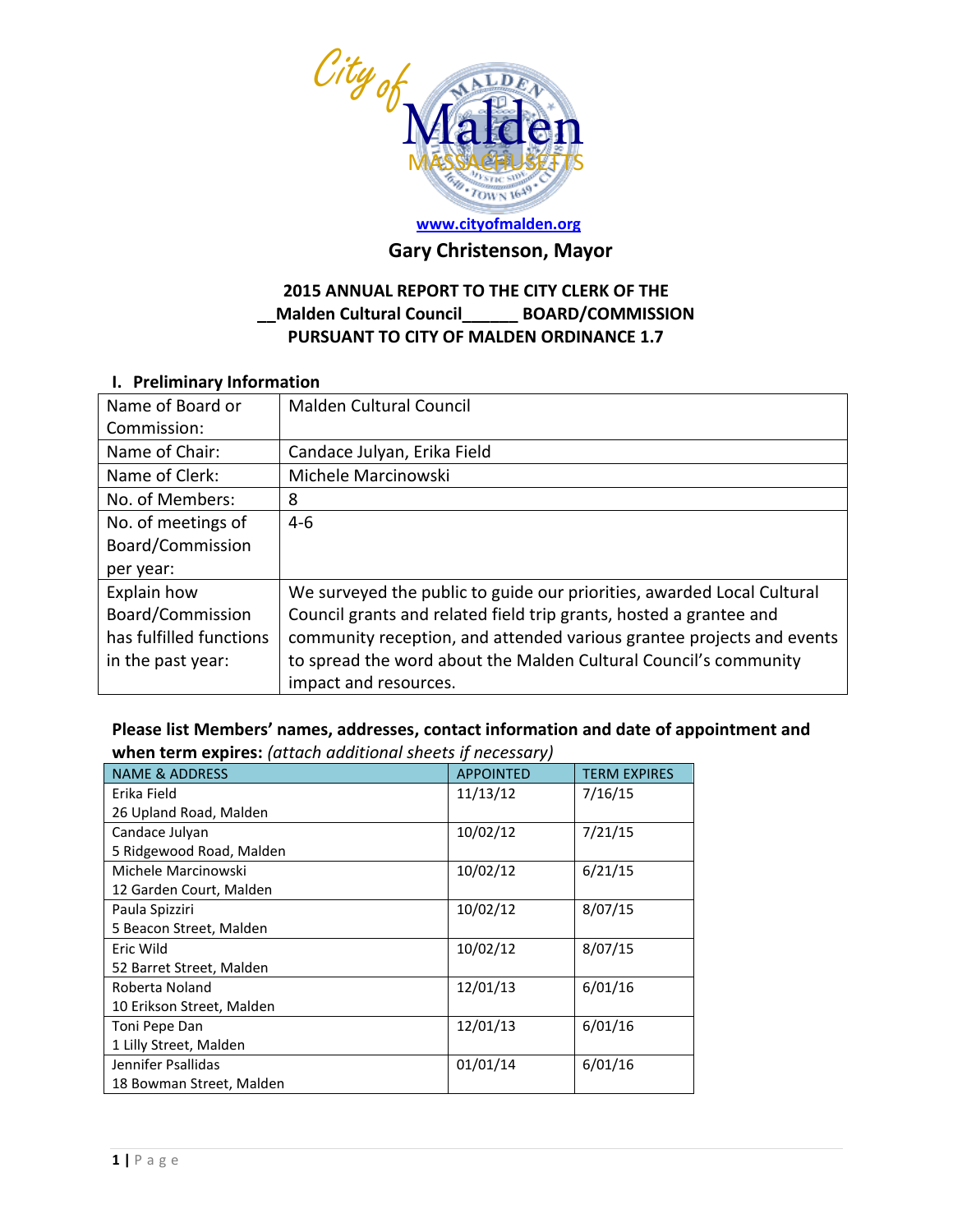#### **2. Overview of Board/Commission**

Please issue a **brief** statement about the general purpose and mission of your Board/Commission:

Our main activity is to distribute funds allocated to Malden by the Massachusetts Cultural Council through a competitive, local grant process.

3. **REVENUE:** Please list the revenue(s) coming into your Board/Commission.

| $\sim$ . At the state $\Box$ |                                                |
|------------------------------|------------------------------------------------|
| From City Budget             |                                                |
| From State Budget            | \$22,840                                       |
| From Federal Budget          |                                                |
| <b>Grant Monies</b>          |                                                |
| Licenses/Fees                |                                                |
| Other                        | \$6,784 (previously encumbered funds released) |

4. **EXPENDITURES:** Please list the expenditures of your Board/Commission.

#### **NOT APPLICABLE □**

**NOT APPLICABLE X**

**NOT APPLICABLE □**

| Expenditures of         | Explanation |
|-------------------------|-------------|
| Board/Commission        |             |
| <b>Personnel Costs</b>  |             |
| <b>Equipment Costs</b>  |             |
| <b>Postal Costs</b>     |             |
| <b>Leasing Costs</b>    |             |
| Other $-$ grants        | \$28,624    |
| Other - supplies (e.g., | \$1,000     |
| promotional             |             |
| postcards, reception    |             |
| supplies)               |             |

5. **ASSETS:** Please list all major assets under the control of your Board/Commission*. (This should include materials, tools, vehicles, equipment and property on hand as of 12/31/14.*

| . <i>.</i> |       |
|------------|-------|
| Asset      | Value |
|            |       |
|            |       |
|            |       |
|            |       |
|            |       |
|            |       |
|            |       |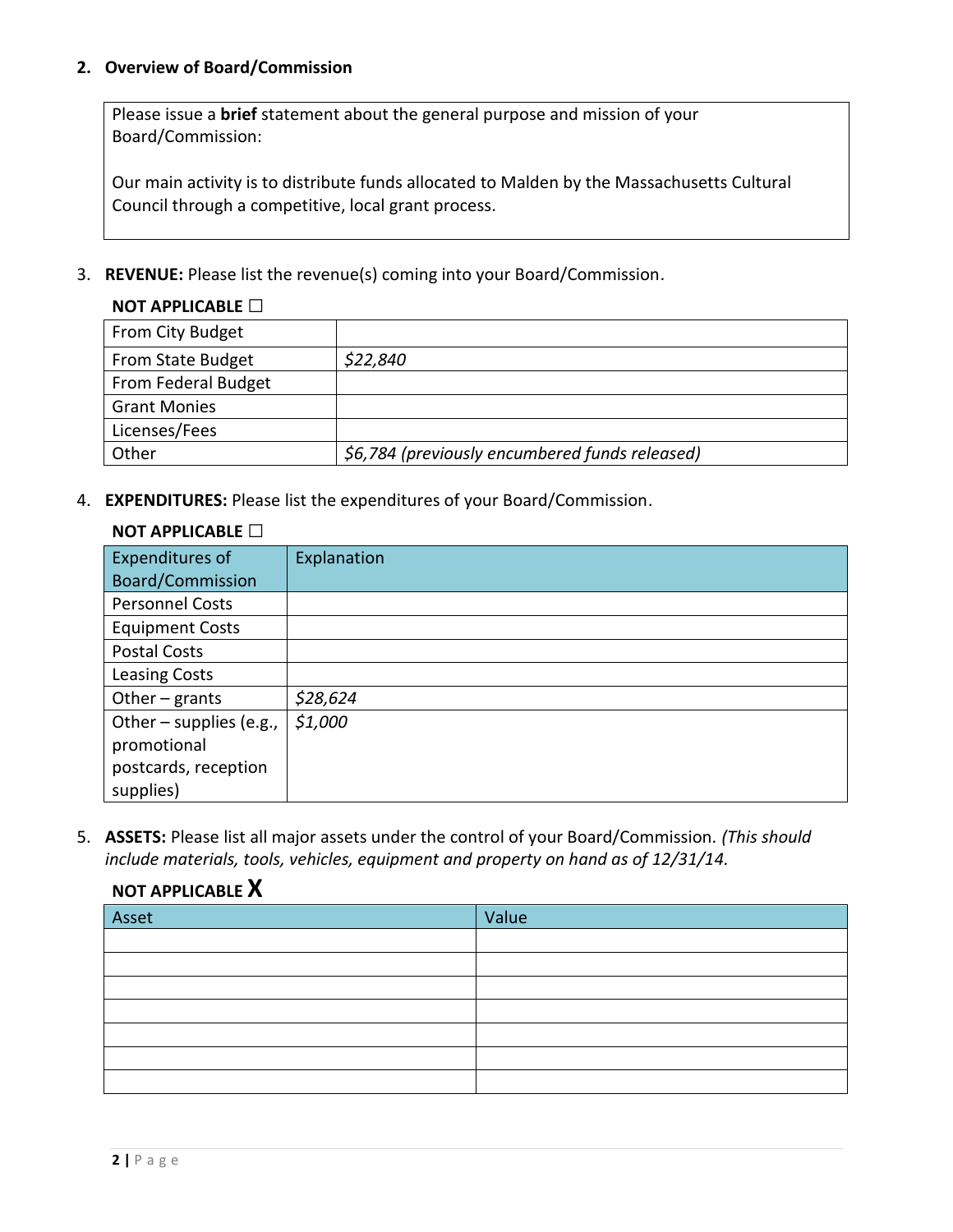6. **PROGRAMS:** Please list all programs under the direction of your Board/Commission. (Please detail where and how these programs originate, i.e. statutory, internal, etc.)

| Program                                   | Description                                                                                           |
|-------------------------------------------|-------------------------------------------------------------------------------------------------------|
| <b>Beebe School</b>                       | Field trips to: Berklee Performance Center (2)<br>and one in-house performance at the Beebe<br>School |
| Forrestdale School                        | Field trips to: Berklee Performance Center<br>and Sparky's Puppets performance                        |
| Linden STEAM Academy                      | Field trips to: North Shore Music Theatre (2)                                                         |
| Malden High School (Casey Lyons)          | The Blue & Gold 100 Year Commemorative<br>Edition                                                     |
| <b>Richard Clark</b>                      | Two to Tango                                                                                          |
| <b>CD Collins</b>                         | <b>Night Animals Concerts (2)</b>                                                                     |
| Friends of Oak Grove, Inc. (FOOGI)        | <b>Holiday Puppet Show</b>                                                                            |
| Housing Families, Inc.                    | <b>GREAT Youth and Families Program:</b><br><b>Therapeutic Arts</b>                                   |
| Scott Jameson                             | <b>Library Summer Reading Performance</b>                                                             |
| <b>Gregory Maichack</b>                   | Pastel Class: Scarlet Poppies like Georgia<br>O'Keeffe                                                |
| Malden Public Television (MATV)           | Citizen Journalism                                                                                    |
| Malden Public Library                     | Superheros Around the World                                                                           |
| <b>Malden Reads</b>                       | <b>Reading Circles</b>                                                                                |
| Medford Arts Center (also serving Malden) | Making Art Together: Children and Their<br><b>Families</b>                                            |
| <b>Mystic Valley Elder Services</b>       | Art + Experience                                                                                      |
| Polymnia Choral Society                   | Dido and Aeneas at Salemwood School                                                                   |
| <b>Tommy Rull</b>                         | A Musical Journey through the Years                                                                   |
| <b>Sharon Santillo</b>                    | <b>Family Stories through Art</b>                                                                     |
| Lisa Sears                                | Lines Connecting Lines: Poets and Artists                                                             |
| <b>Stoneham Theatre</b>                   | Discounted tickets for Malden students and<br>seniors for matinee performances                        |
| The Marble Collection, Inc. (TMC)         | TMC project serving Malden students                                                                   |
| YMCA of Malden                            | 1. Music Launch Guitar<br><b>Latino Night</b><br>2.                                                   |

### **NOT APPLICABLE □**

#### 7. **CHALLENGES:** Provide a brief description of three challenges to your Board/Commission.

1. Working with grantees who do not follow through on projects and having Malden and Massachusetts Cultural Council credited for the projects it supports per our requirement to grantees

2. Securing free, convenient and accessible meeting space and a reception venue for our